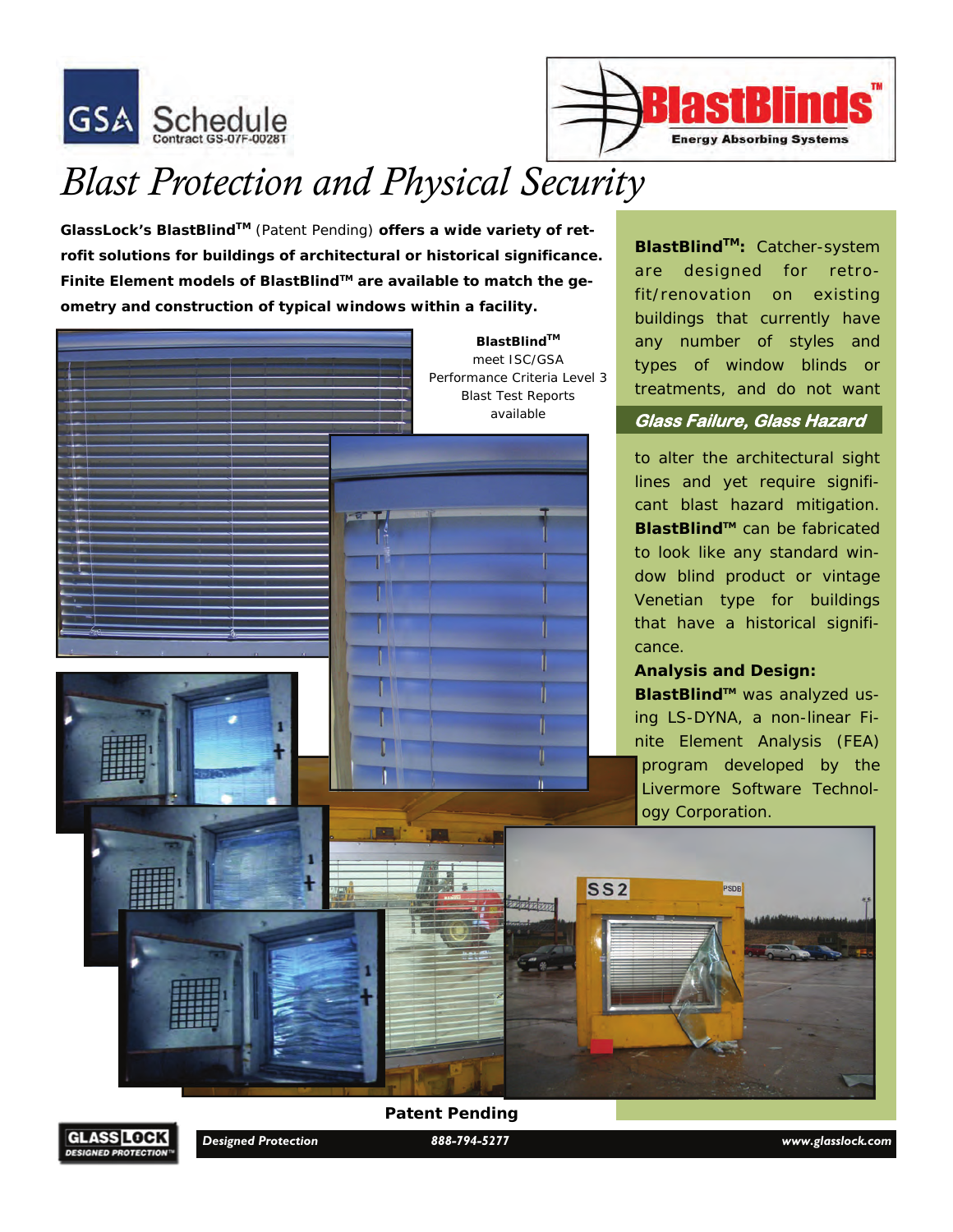

## *Blast Protection and Physical Security*

*GlassLock's BlastBlindTM (Patent Pending) have shown to provide significant protection while preserving the physical nature and appearance of historic windows.* 



*The ISC Design Criteria States:* that the window system design on the exterior façade should be balanced to mitigate the hazardous effects of flying glazing following an explosive event. In a conven-

**lastBlin** 

**Energy Absorbing Systems** 

## **Glass Failure, Glass Hazard**

tional system, the walls, anchorage, and window framing should fully develop the capacity of the glazing material selected. However, *BlastBlindTM* act as a catcher system rather than attempting to retain the glass in the frame. As a result, the intent of the Criteria can be met by ensuring that the **BlastBlind™** can adequately catch the glass from the design load and transfer the resulting reactions into the structure with out failure of key components of the system structure.



*Designed Protection 888-794-5277 www.glasslock.com* 

**Patent Pending**